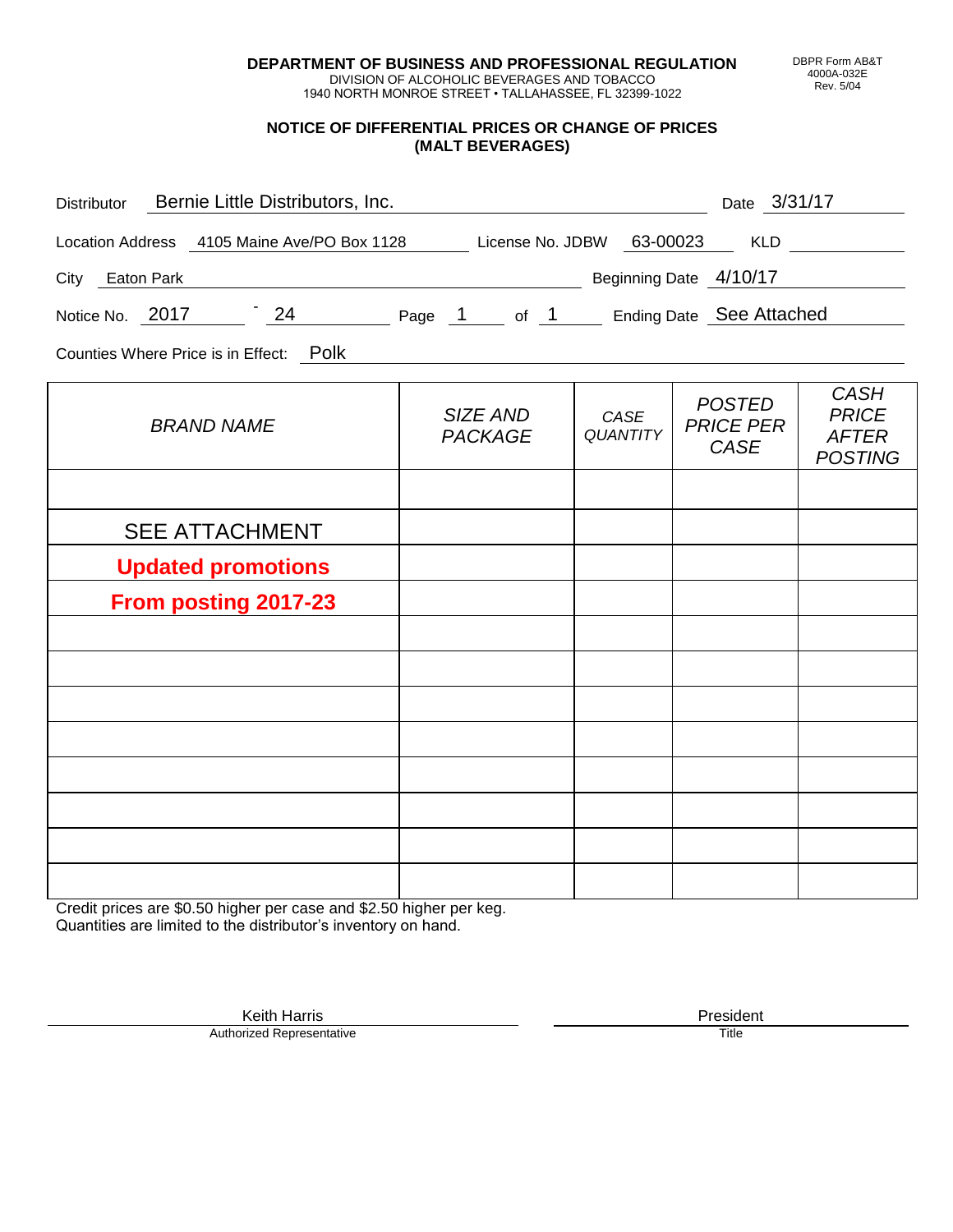|                                                                                                    |                               |              |          |       | Posted Frontline |        |          |                         |
|----------------------------------------------------------------------------------------------------|-------------------------------|--------------|----------|-------|------------------|--------|----------|-------------------------|
| <b>Brands</b>                                                                                      | Package                       | <b>Start</b> | Stop     | Price | Price            | Oty    | Premise  | Comment                 |
| Bud, Bud Lt                                                                                        | 24/8oz Can                    | 03/13/17     | 07/02/17 | 11.40 | 13.25            | $20+$  | Off      |                         |
| Bud & Bud Lt                                                                                       | 24/8oz Can 2/12               | 03/13/17     | 07/02/17 | 13.10 | 13.60            | $5-19$ | Off      |                         |
| Bud & Bud Lt                                                                                       | 24/8oz Can 2/12               | 03/13/17     | 07/02/17 | 12.20 | 13.60            | $20+$  | Off      |                         |
|                                                                                                    |                               |              |          |       |                  |        |          |                         |
| Michelob Ultra                                                                                     | 24/8oz Can 2/12               | 03/13/17     | 07/02/17 | 13.50 | 14.45            | $5-19$ | Off      |                         |
| Michelob Ultra                                                                                     | 24/8oz Can 2/12               | 03/13/17     | 07/02/17 | 12.20 | 14.45            | $20+$  | Off      |                         |
| Michelob Ultra                                                                                     | 24/8oz Can                    | 03/13/17     | 07/02/17 | 12.70 | 14.35            | $5-19$ | Off      |                         |
| Michelob Ultra                                                                                     | 24/8oz Can                    | 03/13/17     | 07/02/17 | 11.40 | 14.35            | $20+$  | Off      |                         |
| Brands & Packages above may be mixed and matched to achieve qty                                    |                               |              |          |       |                  |        |          |                         |
|                                                                                                    |                               |              |          |       |                  |        |          |                         |
| Bud, Bud Lt, Select, Select 55                                                                     | 24/12oz Can/LNR 4/6           | 04/03/17     | 04/16/17 | 21.60 | 23.80            | $10+$  | Off      |                         |
|                                                                                                    |                               |              |          |       |                  |        |          |                         |
| Michelob, Michelob Lt, Michelob Amberbock                                                          | 24/12oz LNNR 4/6              | 04/03/17     | 04/16/17 | 21.60 | 24.55            | $10+$  | Off      |                         |
|                                                                                                    |                               |              |          |       |                  |        |          |                         |
| Land Shark                                                                                         | 24/12oz LNNR 4/6              | 04/03/17     | 04/16/17 | 15.85 | 24.55            | $10+$  | Off      |                         |
| Brands & Packages above may be mixed and matched to achieve qty                                    |                               |              |          |       |                  |        |          |                         |
| Bud, Bud Lt, Select, Select 55                                                                     | 24/12oz Can/LNR 4/6           | 04/17/17     | 07/02/17 | 21.60 | 23.80            | $10+$  | Off      |                         |
|                                                                                                    |                               |              |          |       |                  |        |          |                         |
| Michelob, Michelob Lt, Michelob Amberbock                                                          | 24/12oz LNNR 4/6              | 04/17/17     | 07/02/17 | 21.60 | 24.55            | $10+$  | Off      |                         |
|                                                                                                    |                               |              |          |       |                  |        |          |                         |
| <b>Land Shark</b>                                                                                  | 24/12oz LNNR 4/6              | 04/17/17     | 07/02/17 | 21.60 | 24.55            | 10-111 | Off      |                         |
| <b>Land Shark</b>                                                                                  | 24/12oz LNNR 4/6              | 04/17/17     | 07/02/17 | 20.25 | 24.55            | $112+$ | Off      |                         |
| Brands & Packages above may be mixed and matched to achieve qty                                    |                               |              |          |       |                  |        |          |                         |
|                                                                                                    |                               |              |          |       |                  |        |          |                         |
| Bud, Bud Lt                                                                                        | 24/16oz Can 6/4               | 09/12/16     | 07/02/17 | 22.65 | 25.65            | $5+$   | On & Off |                         |
| Brands & Packages above may be mixed and matched to achieve qty                                    |                               |              |          |       |                  |        |          |                         |
|                                                                                                    |                               |              |          |       |                  |        |          |                         |
| Bud, Bud Lt                                                                                        | $\overline{24}/16$ oz Can 3/8 | 06/05/17     | 06/25/17 | 19.45 | 25.20            | $25+$  | Off      |                         |
| Michelob Ultra                                                                                     | 24/16oz Can 3/8               | 06/05/17     | 06/25/17 | 19.45 | 27.10            | $25+$  | Off      |                         |
| Brands & Packages above may be mixed and matched to achieve qty                                    |                               |              |          |       |                  |        |          |                         |
|                                                                                                    |                               |              |          |       |                  |        |          |                         |
| Bud, Bud Lt                                                                                        | 24/16oz CALNR 3/8             | 04/03/17     | 04/16/17 | 23.45 | 27.60            | $30+$  | Off      |                         |
| Bud, Bud Lt                                                                                        | 24/16oz CALNR 3/8             | 05/01/17     | 05/14/17 | 23.45 | 27.60            | $30+$  | Off      |                         |
| Brands & Packages above may be mixed and matched to achieve qty                                    |                               |              |          |       |                  |        |          |                         |
|                                                                                                    |                               |              |          |       |                  |        |          |                         |
| Bud, Bud Lt                                                                                        | 24/16oz Can                   | 09/12/16     | 07/02/17 | 20.90 | 27.60            | $30+$  | Off      |                         |
| Brands & Packages above may be mixed and matched to achieve qty                                    |                               |              |          |       |                  |        |          |                         |
|                                                                                                    |                               |              |          |       |                  |        |          |                         |
| Bud, Bud Lt, Select & Select 55                                                                    | 18pk/12oz Can & LNNR          | 09/12/16     | 07/02/17 | 14.80 | 16.90            | $20+$  | Off      |                         |
| Brands & Packages above may be mixed and matched to achieve qty                                    |                               |              |          |       |                  |        |          |                         |
| Bud, Bud Lt, Select & Select 55                                                                    |                               |              |          |       |                  |        |          |                         |
|                                                                                                    | 24/12oz LNNR 2/12             | 09/12/16     | 07/02/17 | 21.55 | 22.50            | $10+$  | On       |                         |
| Brands & Packages above may be mixed and matched to achieve qty                                    |                               |              |          |       |                  |        |          |                         |
| Bud, Bud Lt, Select & Select 55                                                                    | 24/12oz Can & LNNR 2/12       | 03/22/17     | 05/17/17 | 21.55 | 22.50            | $10+$  | Off      | <b>Stop Date Change</b> |
| Brands & Packages above may be mixed and matched to achieve gty                                    |                               |              |          |       |                  |        |          |                         |
|                                                                                                    |                               |              |          |       |                  |        |          |                         |
| Bud, Bud Lt, Select & Select 55                                                                    | 24/12oz Can & LNNR 2/12       | 05/18/17     | 05/28/17 | 21.55 | 22.50            | 10-49  | Off      |                         |
| Bud, Bud Lt, Select & Select 55                                                                    | 24/12oz Can & LNNR 2/12       | 05/18/17     | 05/28/17 | 17.80 | 22.50            | $50+$  | Off      |                         |
|                                                                                                    |                               |              |          |       |                  |        |          |                         |
| Bud & Bud Light                                                                                    | 24/16oz CALNR 3/8             | 05/18/17     | 05/28/17 | 25.45 | 27.60            | $1+$   | Off      |                         |
|                                                                                                    |                               |              |          |       |                  |        |          |                         |
| Michelob, Mich Lt, Ultra, Ultra Amber, Amber Bock,                                                 |                               |              |          |       |                  |        |          | <b>New</b>              |
| Ultra Lime                                                                                         | 24/12oz Can & LNNR 2/12       | 05/18/17     | 05/28/17 | 23.90 | 24.85            | 5-49   | Off      |                         |
| Michelob, Mich Lt, Ultra, Ultra Amber, Amber Bock,                                                 |                               |              |          |       |                  |        |          |                         |
| Ultra Lime                                                                                         | 24/12oz Can & LNNR 2/12       | 05/18/17     | 05/28/17 | 17.80 | 24.85            | $50+$  | Off      |                         |
|                                                                                                    |                               |              |          |       |                  |        |          |                         |
| Michelob Ultra                                                                                     | 24/16oz CALNR 3/8             | 05/18/17     | 05/28/17 | 35.85 | 37.25            | $5+$   | Off      |                         |
| Brands & Packages above may be mixed and matched to achieve qty                                    |                               |              |          |       |                  |        |          |                         |
|                                                                                                    |                               |              |          |       |                  |        |          |                         |
| Bud, Bud Lt, Select & Select 55<br>Brands & Packages above may be mixed and matched to achieve qty | 24/12oz Can & LNNR 2/12       | 05/29/17     | 06/21/17 | 21.55 | 22.50            | $10+$  | Off      | <b>New</b>              |
|                                                                                                    |                               |              |          |       |                  |        |          |                         |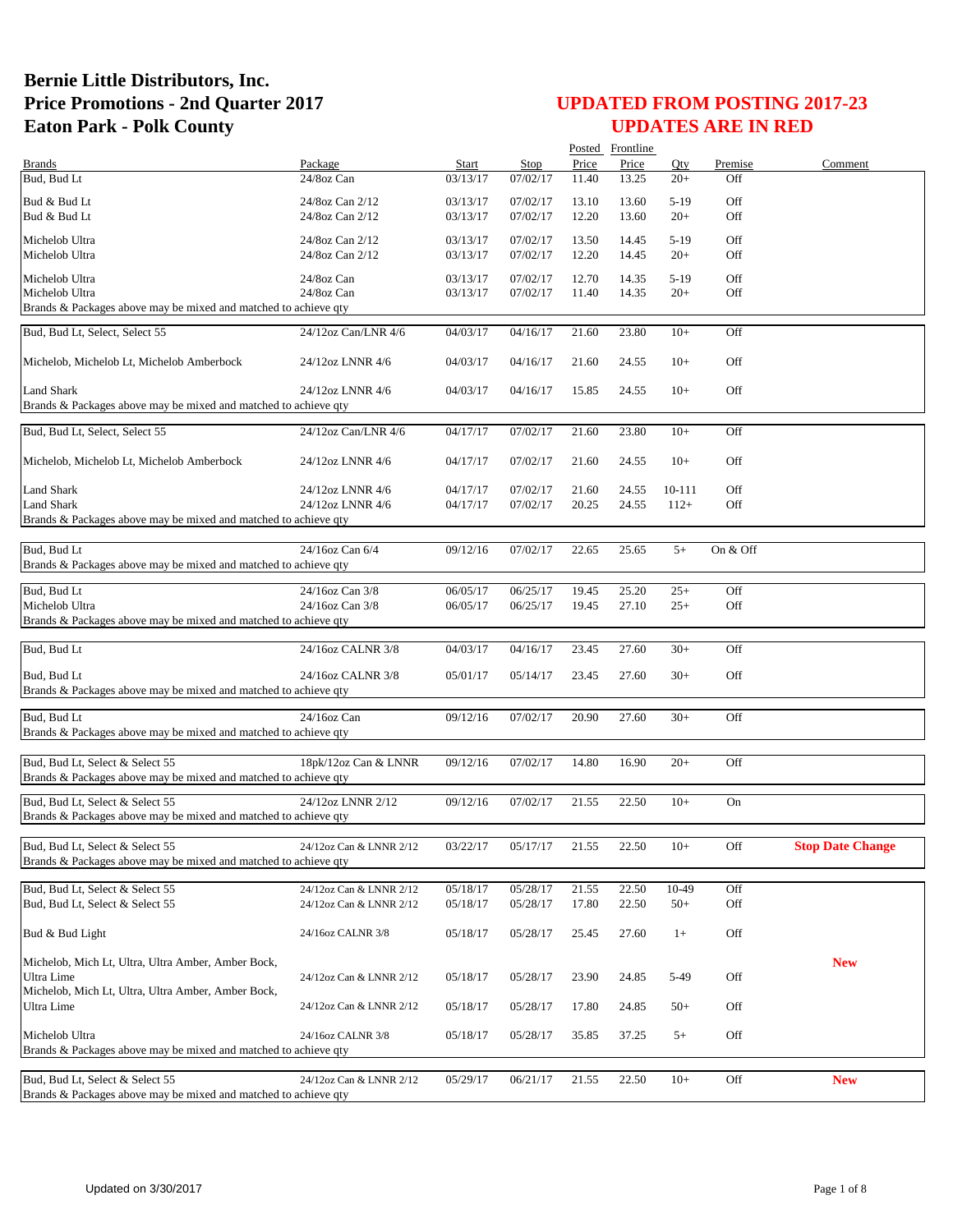|                                                                                                                    |                         |          |          |       | Posted Frontline |           |            |                         |
|--------------------------------------------------------------------------------------------------------------------|-------------------------|----------|----------|-------|------------------|-----------|------------|-------------------------|
| <b>Brands</b>                                                                                                      | Package                 | Start    | Stop     | Price | Price            | Oty       | Premise    | Comment                 |
| Bud, Bud Lt, Select & Select 55                                                                                    | 24/12oz Can & LNNR 2/12 | 06/22/17 | 07/02/17 | 21.55 | 22.50            | 10-49     | Off        |                         |
| Bud, Bud Lt, Select & Select 55                                                                                    | 24/12oz Can & LNNR 2/12 | 06/22/17 | 07/02/17 | 17.80 | 22.50            | $50+$     | Off        |                         |
| Bud & Bud Light                                                                                                    | 24/16oz CALNR 3/8       | 06/22/17 | 07/02/17 | 25.45 | 27.60            | $1+$      | Off        |                         |
| Michelob, Mich Lt, Ultra, Ultra Amber, Amber Bock,                                                                 |                         |          |          |       |                  |           |            | <b>New</b>              |
| Ultra Lime                                                                                                         | 24/12oz Can & LNNR 2/12 | 06/22/17 | 07/02/17 | 23.90 | 24.85            | 5-49      | Off        |                         |
| Michelob, Mich Lt, Ultra, Ultra Amber, Amber Bock,                                                                 |                         |          |          |       |                  |           |            |                         |
| Ultra Lime                                                                                                         | 24/12oz Can & LNNR 2/12 | 06/22/17 | 07/02/17 | 17.80 | 24.85            | $50+$     | Off        |                         |
| Michelob Ultra                                                                                                     | 24/16oz CALNR 3/8       | 06/22/17 | 07/02/17 | 35.85 | 37.25            | $5+$      | Off        |                         |
| Brands & Packages above may be mixed and matched to achieve qty                                                    |                         |          |          |       |                  |           |            |                         |
|                                                                                                                    |                         |          | 07/02/17 |       |                  |           |            |                         |
| Bud, Bud Lt, Select & Select 55                                                                                    | 24/12oz Can             | 09/12/16 | 07/02/17 | 20.75 | 22.60            | 10-44     | Off<br>Off |                         |
| Bud, Bud Lt, Select & Select 55                                                                                    | $24/12$ oz Can          | 09/12/16 |          | 19.75 | 22.60            | $45+$     |            |                         |
| Bud, Bud Lt,                                                                                                       | 24/12oz LNNR            | 09/12/16 | 07/02/17 | 20.75 | 22.60            | 10-44     | Off        |                         |
| Bud, Bud Lt,                                                                                                       | 24/12oz LNNR            | 09/12/16 | 07/02/17 | 19.75 | 22.60            | $45+$     | Off        |                         |
| <b>Bud Light Lime</b>                                                                                              | 24/12oz LNNR/Can        | 09/12/16 | 07/02/17 | 22.20 | 24.10            | 10-44     | Off        |                         |
| <b>Bud Light Lime</b>                                                                                              | 24/12oz LNNR/Can        | 09/12/16 | 07/02/17 | 19.75 | 24.10            | $45+$     | Off        |                         |
|                                                                                                                    |                         |          |          |       |                  |           |            |                         |
| Michelob Ultra                                                                                                     | 24/12oz Can & LNNR      | 09/12/16 | 07/02/17 | 22.20 | 24.10            | 10-44     | Off        |                         |
| Michelob Ultra                                                                                                     | 24/12oz Can & LNNR      | 09/12/16 | 07/02/17 | 20.70 | 24.10            | $45+$     | Off        |                         |
| Brands & Packages above may be mixed and matched to achieve qty                                                    |                         |          |          |       |                  |           |            |                         |
| Bud, Bud Lt                                                                                                        | 24/16oz CALNR           | 09/12/16 | 07/02/17 | 24.85 | 28.50            | $98+$     | Off        |                         |
| Brands & Packages above may be mixed and matched to achieve qty                                                    |                         |          |          |       |                  |           |            |                         |
|                                                                                                                    |                         |          |          |       |                  |           |            |                         |
| Bud, Bud Lt                                                                                                        | 20/16oz CALNR           | 02/06/17 | 07/02/17 | 17.95 | 23.00            | $33+$     | Off        |                         |
| Brands & Packages above may be mixed and matched to achieve qty                                                    |                         |          |          |       |                  |           |            |                         |
| Bud, Bud Light                                                                                                     | 20/16oz CALNR           | 04/03/17 | 07/02/17 | 18.85 | 28.50            | $1 - 143$ | On         |                         |
| Bud, Bud Light                                                                                                     | 20/16oz CALNR           | 04/03/17 | 07/02/17 | 17.20 | 28.50            | $144+$    | On         |                         |
| Bud, Bud Light                                                                                                     | 24/16oz ALNR/CALNR      | 04/03/17 | 07/02/17 | 23.00 | 28.50            | $1-49$    | On         |                         |
| Bud, Bud Light                                                                                                     | 24/16oz ALNR/CALNR      | 04/03/17 | 07/02/17 | 22.75 | 28.50            | 50-143    | On         |                         |
| Bud, Bud Light                                                                                                     | 24/16oz ALNR/CALNR      | 04/03/17 | 07/02/17 | 21.55 | 28.50            | $144+$    | On         |                         |
|                                                                                                                    |                         |          |          |       |                  |           |            |                         |
| Bud, Bud Light                                                                                                     | 24/16oz Holiday Alum    | 04/03/17 | 07/02/17 | 24.40 | 28.50            | $1 - 143$ | On         |                         |
| Bud, Bud Light                                                                                                     | 24/16oz Holiday Alum    | 04/03/17 | 07/02/17 | 21.95 | 28.50            | $144+$    | On         |                         |
| <b>Bud Light Lime</b>                                                                                              | 24/16oz ALNR 4/6        | 04/03/17 | 07/02/17 | 27.65 | 31.20            | $50+$     | On         |                         |
|                                                                                                                    |                         |          |          |       |                  |           |            |                         |
| Bud Lt Lime & Platinum                                                                                             | 24/16 CALNR 3/8         | 03/27/17 | 07/02/17 | 31.50 | 36.15            | $1-9$     | On         |                         |
| Bud Lt Lime & Platinum                                                                                             | 24/16 CALNR 3/8         | 03/27/17 | 07/02/17 | 30.67 | 36.15            | $10+$     | On         |                         |
| Michelob Ultra                                                                                                     | 24/16oz CALNR           | 04/03/17 | 07/02/17 | 35.85 | 37.25            | $5+$      | On         |                         |
| Brands & Packages above may be mixed and matched to achieve qty                                                    |                         |          |          |       |                  |           |            |                         |
|                                                                                                                    |                         |          |          |       |                  |           |            |                         |
| Bud Lt Lime & Platinum                                                                                             | 24/16 CALNR 3/8         | 03/27/17 | 07/02/17 | 30.67 | 36.15            | $10+$     | On         |                         |
| Brands & Packages above may be mixed and matched to achieve qty                                                    |                         |          |          |       |                  |           |            |                         |
| Oculto                                                                                                             | 24/12oz LNNR 2/12       | 09/12/16 | 07/02/17 | 26.65 | 29.90            | $20+$     | Off        |                         |
| Brands & Packages above may be mixed and matched to achieve gty                                                    |                         |          |          |       |                  |           |            |                         |
|                                                                                                                    |                         |          |          |       |                  |           |            |                         |
| BL Lime, Platinum, Black Crown, Mich Lt & Ultra                                                                    | 18/12oz LNNR/Cans       | 09/12/16 | 07/02/17 | 16.95 | 18.45            | $5 - 59$  | Off        |                         |
| BL Lime, Platinum, Black Crown, Mich Lt & Ultra<br>Brands & Packages above may be mixed and matched to achieve qty | 18/12oz LNNR/Cans       | 09/12/16 | 07/02/17 | 15.85 | 18.45            | $60+$     | Off        |                         |
|                                                                                                                    |                         |          |          |       |                  |           |            |                         |
| Mich, Mic Lt, Ultra, Ultra Amber, Amberbock & Ultra                                                                |                         |          |          |       |                  |           |            |                         |
| Lime Cactus                                                                                                        | 24/12oz Can/LNNR 2/12   | 11/24/16 | 05/17/17 | 23.90 | 24.85            | $5+$      | Off        | <b>Stop Date Change</b> |
| Michelob Ultra                                                                                                     | 24/16oz CALNR 3/8       | 11/24/16 | 05/17/17 | 35.85 | 37.25            | $5+$      | Off        |                         |
| Brands & Packages above may be mixed and matched to achieve qty                                                    |                         |          |          |       |                  |           |            |                         |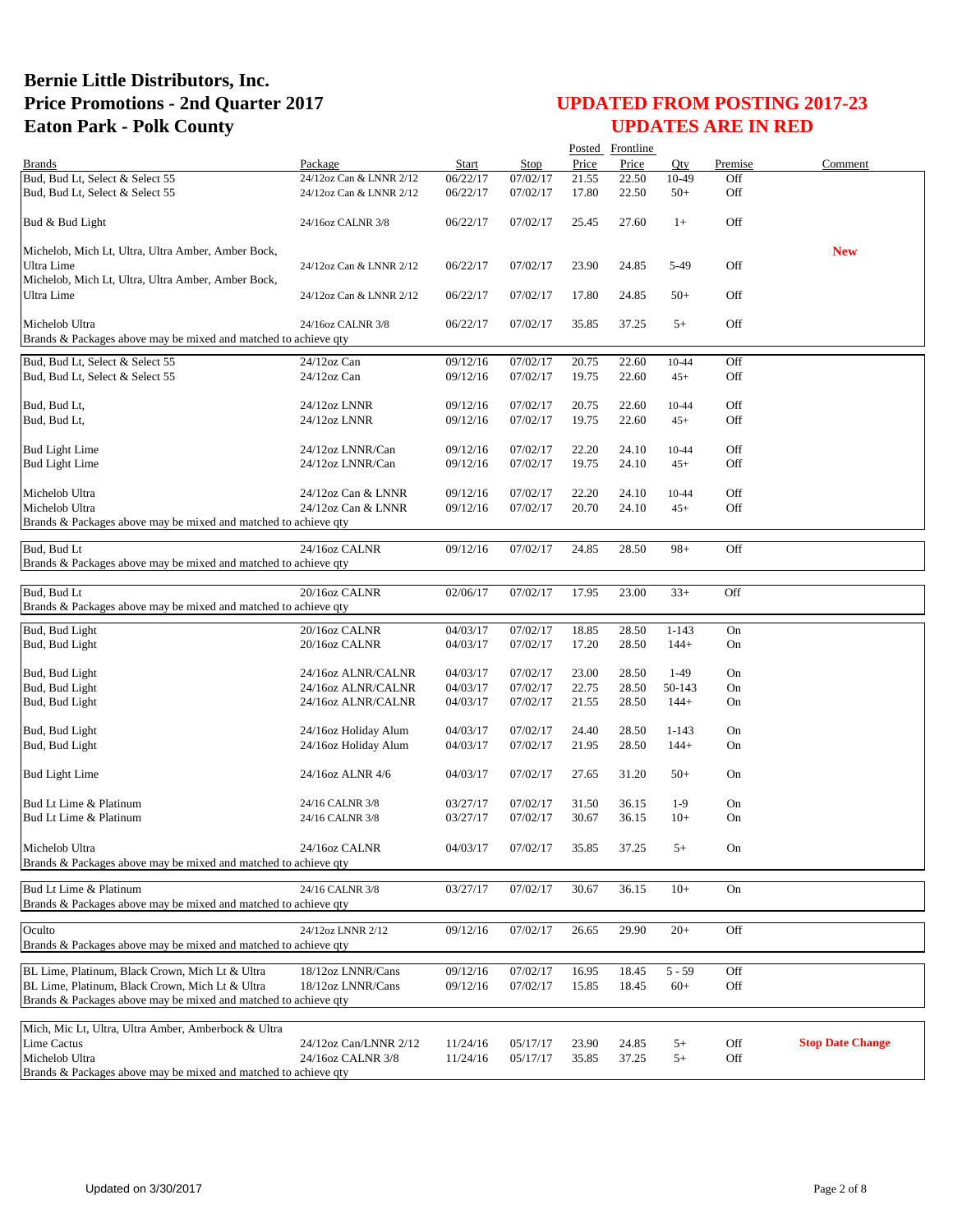|                                                                               |                        |          |          |       | Posted Frontline |           |            |            |
|-------------------------------------------------------------------------------|------------------------|----------|----------|-------|------------------|-----------|------------|------------|
| <b>Brands</b>                                                                 | Package                | Start    | Stop     | Price | Price            | Oty       | Premise    | Comment    |
| Mich, Mic Lt, Ultra, Ultra Amber, Amberbock & Ultra                           |                        |          |          |       |                  |           |            |            |
| Lime Cactus                                                                   | 24/12oz Can/LNNR 2/12  | 05/29/17 | 06/21/17 | 23.90 | 24.85            | $5+$      | Off        | <b>New</b> |
| Michelob Ultra                                                                | 24/16oz CALNR 3/8      | 05/29/17 | 06/21/17 | 35.85 | 37.25            | $5+$      | Off        |            |
| Brands & Packages above may be mixed and matched to achieve qty               |                        |          |          |       |                  |           |            |            |
| BL Lime, Platinum, Black Crown & Landshark                                    | 24/12oz LNNR 2/12      | 09/12/16 | 07/02/17 | 20.45 | 24.10            | $10+$     | ON         |            |
| BL Lime, Platinum & Landshark                                                 | 24/12oz Cans 2/12      | 09/12/16 | 07/02/17 | 20.45 | 24.10            | $10+$     | <b>ON</b>  |            |
| Brands & Packages above may be mixed and matched to achieve qty               |                        |          |          |       |                  |           |            |            |
| BL Lime, Platinum & Black Crown                                               | 24/12oz Cans/LNNR 2/12 | 03/22/17 | 04/30/17 | 23.15 | 24.10            | $1+$      | Off        |            |
|                                                                               |                        |          |          |       |                  |           |            |            |
| BLL Rita Family (Lime, Straw, Mango, Raz, Orange, Grape,                      |                        |          |          |       |                  |           |            |            |
| Peach & Seasonal)                                                             | 24/8oz Can 2/12        | 03/22/17 | 04/30/17 | 23.15 | 24.10            | $1-6$     | Off        |            |
| BLL Rita Family (Lime, Straw, Mango, Raz, Orange, Grape,                      |                        |          |          |       |                  |           |            |            |
| Peach & Seasonal)                                                             | 24/8oz Can 2/12        | 03/22/17 | 04/30/17 | 21.30 | 24.10            | $7+$      | Off        |            |
| Brands & Packages above may be mixed and matched to achieve qty               |                        |          |          |       |                  |           |            |            |
| BL Lime, Platinum & Black Crown                                               | 24/12oz Cans/LNNR 2/12 | 05/01/17 | 05/07/17 | 23.15 | 24.10            | $1+$      | Off        |            |
|                                                                               |                        |          |          |       |                  |           |            |            |
| BLL Rita Family (Lime, Straw, Mango, Raz, Orange, Grape,                      |                        |          |          |       |                  |           |            |            |
| Peach & Seasonal)                                                             | 24/8oz Can 2/12        | 05/01/17 | 05/07/17 | 23.15 | 24.10            | $1-6$     | Off        |            |
| BLL Rita Family (Lime, Straw, Mango, Raz, Orange, Grape,                      | 24/8oz Can 2/12        | 05/01/17 | 05/07/17 | 21.30 | 24.10            | $7 - 26$  | Off        |            |
| Peach & Seasonal)<br>BLL Rita Family (Lime, Straw, Mango, Raz, Orange, Grape, |                        |          |          |       |                  |           |            |            |
| Peach & Seasonal)                                                             | 24/8oz Can 2/12        | 05/01/17 | 05/07/17 | 13.70 | 24.10            | $27+$     | Off        |            |
| Brands & Packages above may be mixed and matched to achieve qty               |                        |          |          |       |                  |           |            |            |
|                                                                               |                        |          |          |       |                  |           |            |            |
| BL Lime, Platinum & Black Crown                                               | 24/12oz Cans/LNNR 2/12 | 05/08/17 | 06/25/17 | 23.15 | 24.10            | $1+$      | Off        |            |
| BLL Rita Family (Lime, Straw, Mango, Raz, Orange, Grape,                      |                        |          |          |       |                  |           |            |            |
| Peach & Seasonal)                                                             | 24/8oz Can 2/12        | 05/08/17 | 06/25/17 | 23.15 | 24.10            | $1-6$     | Off        |            |
| BLL Rita Family (Lime, Straw, Mango, Raz, Orange, Grape,                      |                        |          |          |       |                  |           |            |            |
| Peach & Seasonal)                                                             | 24/8oz Can 2/12        | 05/08/17 | 06/25/17 | 21.30 | 24.10            | $7+$      | Off        |            |
| Brands & Packages above may be mixed and matched to achieve qty               |                        |          |          |       |                  |           |            |            |
| BL Lime, Platinum & Black Crown                                               | 24/12oz Cans/LNNR 2/12 | 06/26/17 | 07/02/17 | 23.15 | 24.10            | $1+$      | Off        |            |
|                                                                               |                        |          |          |       |                  |           |            |            |
| BLL Rita Family (Lime, Straw, Mango, Raz, Orange, Grape,                      |                        |          |          |       |                  |           |            |            |
| Peach & Seasonal)                                                             | 24/8oz Can 2/12        | 06/26/17 | 07/02/17 | 23.15 | 24.10            | $1-6$     | Off        |            |
| BLL Rita Family (Lime, Straw, Mango, Raz, Orange, Grape,                      |                        |          |          |       |                  |           |            |            |
| Peach & Seasonal)                                                             | 24/8oz Can 2/12        | 06/26/17 | 07/02/17 | 21.30 | 24.10            | $7 - 26$  | Off        |            |
| BLL Rita Family (Lime, Straw, Mango, Raz, Orange, Grape,<br>Peach & Seasonal) | 24/8oz Can 2/12        | 06/26/17 | 07/02/17 | 13.70 | 24.10            | $27+$     | Off        |            |
| Brands & Packages above may be mixed and matched to achieve qty               |                        |          |          |       |                  |           |            |            |
|                                                                               |                        |          |          |       |                  |           |            |            |
| Bud Light Lime, Platinum & Black Crown                                        | 24/12oz LNNR 4/6       | 04/03/17 | 04/30/17 | 21.60 | 24.55            | $10+$     | Off        |            |
| Brands & Packages above may be mixed and matched to achieve qty               |                        |          |          |       |                  |           |            |            |
|                                                                               |                        |          |          |       |                  |           |            |            |
| Bud Lt Platinum & Black Crown                                                 | 24/12oz LNNR 4/6       | 05/01/17 | 05/07/17 | 21.60 | 24.55            | $10+$     | Off        |            |
|                                                                               |                        |          |          |       |                  |           |            |            |
| <b>Bud Light Lime</b><br><b>Bud Light Lime</b>                                | 24/12oz LNNR 4/6       | 05/01/17 | 05/07/17 | 21.60 | 24.55            | $10 - 14$ | Off<br>Off |            |
| Brands & Packages above may be mixed and matched to achieve qty               | 24/12oz LNNR 4/6       | 05/01/17 | 05/07/17 | 15.85 | 24.55            | $15+$     |            |            |
|                                                                               |                        |          |          |       |                  |           |            |            |
| Bud Light Lime, Platinum & Black Crown                                        | 24/12oz LNNR 4/6       | 05/08/17 | 07/02/17 | 21.60 | 24.55            | $10+$     | Off        |            |
| Brands & Packages above may be mixed and matched to achieve qty               |                        |          |          |       |                  |           |            |            |
|                                                                               |                        |          |          |       |                  |           |            |            |
| Busch, Busch Lt, Nat Lt, Nat Ice & Rolling Rock                               | 24/12oz Can S/C        | 01/16/17 | 07/02/17 | 15.35 | 17.00            | 15-76     | Off        |            |
| Busch, Busch Lt, Nat Lt, Nat Ice & Rolling Rock                               | 24/12oz Can S/C        | 01/16/17 | 07/02/17 | 13.80 | 17.00            | $77+$     | Off        |            |
|                                                                               |                        |          |          |       |                  |           |            |            |
| Natty Daddy                                                                   | 24/12oz Can S/C        | 01/16/17 | 07/02/17 | 15.35 | 16.10            | $1 - 4$   | Off        |            |
| Natty Daddy                                                                   | $24/12$ oz Can S/C     | 01/16/17 | 07/02/17 | 14.35 | 16.10            | 5-76      | Off        |            |
| Natty Daddy                                                                   | 24/12oz Can S/C        | 01/16/17 | 07/02/17 | 13.80 | 16.10            | $77+$     | Off        |            |
| Brands & Packages above may be mixed and matched to achieve qty               |                        |          |          |       |                  |           |            |            |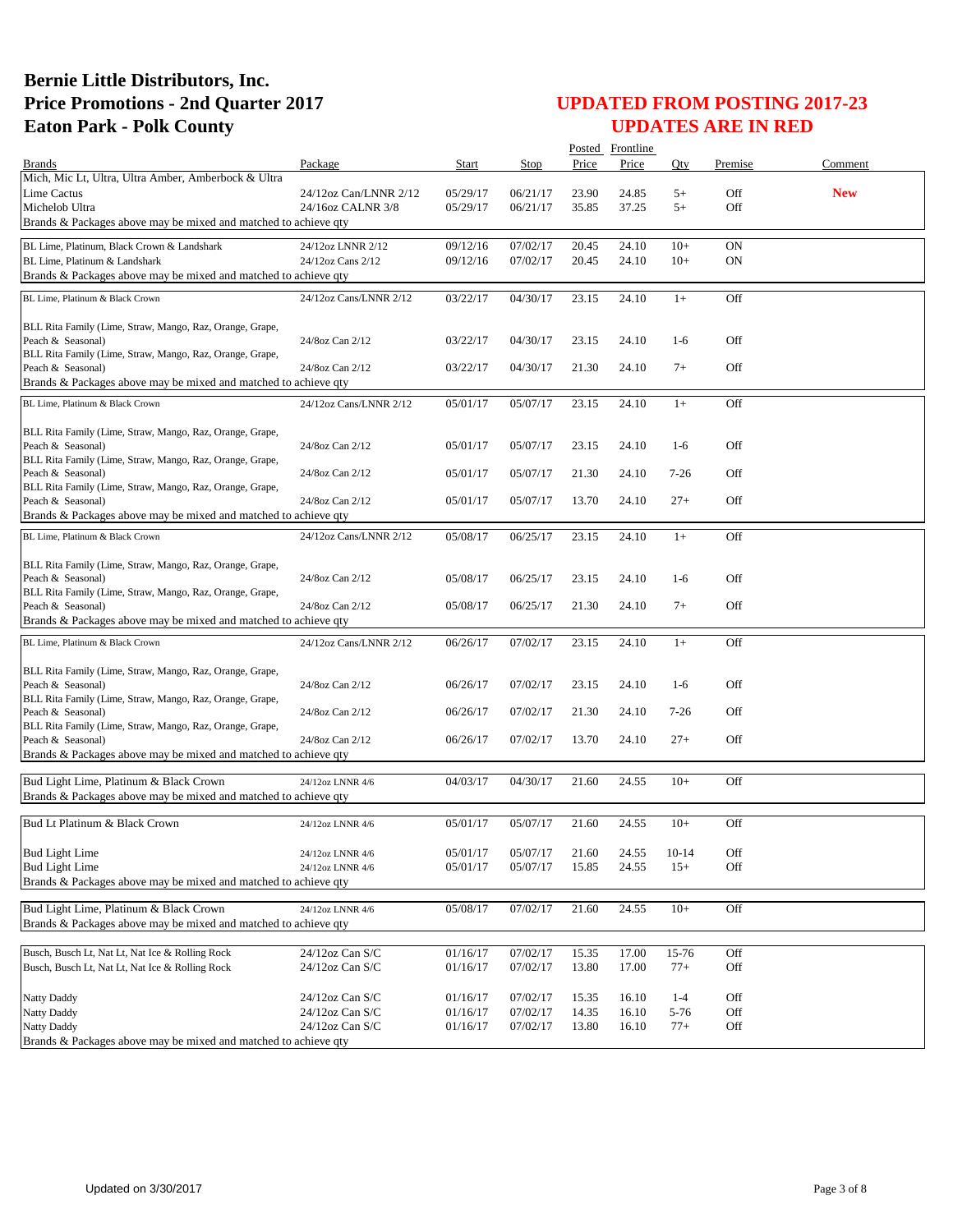|                                                                                                                                                                           |                                                |                      |                      |                | Posted Frontline |                  |            |         |
|---------------------------------------------------------------------------------------------------------------------------------------------------------------------------|------------------------------------------------|----------------------|----------------------|----------------|------------------|------------------|------------|---------|
| <b>Brands</b>                                                                                                                                                             | Package                                        | Start                | Stop                 | Price          | Price            | Oty              | Premise    | Comment |
| Busch, Busch Lt, Nat Lt, Nat Ice, Bud Ice, Rolling Rock<br>& Busch Ice<br>Busch, Busch Lt, Nat Lt, Nat Ice, Bud Ice, Rolling Rock                                         | 18/12oz Cans/LNNR                              | 04/03/17             | 04/16/17             | 10.95          | 12.40            | 20-39            | Off        |         |
| & Busch Ice<br>Brands & Packages above may be mixed and matched to achieve qty                                                                                            | 18/12oz Cans/LNNR                              | 04/03/17             | 04/16/17             | 9.35           | 12.40            | $40+$            | Off        |         |
| Busch, Busch Lt, Nat Lt, Nat Ice, Bud Ice, Rolling Rock<br>& Busch Ice                                                                                                    | 18/12oz Cans/LNNR                              | 04/17/17             | 07/02/17             | 9.35           | 12.40            | $40+$            | Off        |         |
| Brands & Packages above may be mixed and matched to achieve qty                                                                                                           |                                                |                      |                      |                |                  |                  |            |         |
| King Cobra & High Gravity<br>Brands & Packages above may be mixed and matched to achieve qty                                                                              | 24/16oz Can 6/4                                | 09/12/16             | 07/02/17             | 17.75          | 19.55            | $5+$             | Off        |         |
| Shock Top & Shock Top Sampler                                                                                                                                             | 24/12oz LNNR                                   | 09/12/16             | 07/02/17             | 19.70          | 27.75            | $56+$            | Off        |         |
| Shock Top & Shock Top Lemon                                                                                                                                               | 15/12oz Can                                    | 09/12/16             | 07/02/17             | 13.65          | 15.25            | $50+$            | Off        |         |
| Shock Top & Shock Top Lemon                                                                                                                                               | 30/12oz Can 2/15                               | 09/12/16             | 07/02/17             | 25.70          | 28.90            | $25+$            | Off        |         |
| Shock Top, Apple Wheat, Lemon, Pumpkin, Rasp, IPA, Winter<br>Combo, Choc, Pretzel, Ginger, Ruby Red                                                                       | 24/12oz LNNR 4/6                               | 03/13/17             | 06/10/17             | 27.10          | 27.75            | $1-19$           | Off        |         |
| Shock Top, Apple Wheat, Lemon, Pumpkin, Rasp, IPA, Winter<br>Combo, Choc, Pretzel, Ginger, Ruby Red                                                                       | 24/12oz LNNR 4/6                               | 03/13/17             | 06/10/17             | 26.10          | 27.75            | $20 - 55$        | Off        |         |
| Shock Top, Apple Wheat, Lemon, Pumpkin, Rasp, IPA, Winter<br>Combo, Choc, Pretzel, Ginger, Ruby Red                                                                       | 24/12oz LNNR 4/6                               | 03/13/17             | 06/10/17             | 25.10          | 27.75            | 56-111           | Off        |         |
| Shock Top, Apple Wheat, Lemon, Pumpkin, Rasp, IPA, Winter<br>Combo, Choc, Pretzel, Ginger, Ruby Red<br>Brands & Packages above may be mixed and matched to achieve qty    | 24/12oz LNNR 4/6                               | 03/13/17             | 06/10/17             | 24.10          | 27.75            | $112+$           | Off        |         |
| Shock Top, Apple Wheat, Lemon, Pumpkin, Rasp, IPA, Winter<br>Combo, Choc, Pretzel, Ginger, Ruby Red                                                                       | 24/12oz LNNR 4/6                               | 06/12/17             | 06/18/17             | 27.10          | 27.75            | $1-19$           | Off        |         |
| Shock Top, Apple Wheat, Lemon, Pumpkin, Rasp, IPA, Winter<br>Combo, Choc, Pretzel, Ginger, Ruby Red                                                                       | 24/12oz LNNR 4/6                               | 06/12/17             | 06/18/17             | 19.20          | 27.75            | $20+$            | Off        |         |
| Brands & Packages above may be mixed and matched to achieve qty                                                                                                           |                                                |                      |                      |                |                  |                  |            |         |
| Shock Top, Apple Wheat, Lemon, Pumpkin, Rasp, IPA, Winter<br>Combo, Choc, Pretzel, Ginger, Ruby Red<br>Shock Top, Apple Wheat, Lemon, Pumpkin, Rasp, IPA, Winter          | 24/12oz LNNR 4/6                               | 06/19/17             | 09/02/17             | 27.10          | 27.75            | $1-19$           | Off        |         |
| Combo, Choc, Pretzel, Ginger, Ruby Red                                                                                                                                    | 24/12oz LNNR 4/6                               | 06/19/17             | 09/02/17             | 26.10          | 27.75            | $20 - 55$        | Off        |         |
| Shock Top, Apple Wheat, Lemon, Pumpkin, Rasp, IPA, Winter<br>Combo, Choc, Pretzel, Ginger, Ruby Red<br>Shock Top, Apple Wheat, Lemon, Pumpkin, Rasp, IPA, Winter          | 24/12oz LNNR 4/6                               | 06/19/17             | 09/02/17             | 25.10          | 27.75            | 56-111           | Off        |         |
| Combo, Choc, Pretzel, Ginger, Ruby Red                                                                                                                                    | 24/12oz LNNR 4/6                               | 06/19/17             | 09/02/17             | 24.10          | 27.75            | $112+$           | Off        |         |
| Brands & Packages above may be mixed and matched to achieve qty                                                                                                           |                                                |                      |                      |                |                  |                  |            |         |
| Wild Blue & Redbridge<br>Brands & Packages above may be mixed and matched to achieve qty                                                                                  | 24/12oz LNNR 4/6                               | 11/14/16             | 07/02/17             | 28.65          | 29.35            | $28+$            | Off        |         |
| Kirin Ichiban & Kirin Light<br>Brands & Packages above may be mixed and matched to achieve qty                                                                            | 24/12oz LNNR 4/6                               | 11/14/16             | 07/02/17             | 23.50          | 27.75            | $10+$            | Off        |         |
| Becks, Lt, Dark, Oktob, Sapphire, Becks NA & Bass                                                                                                                         | 24/12oz LNNR 4/6                               | 09/12/16             | 05/21/17             | 22.05          | 24.55            | 56-111           | Off        |         |
| Becks, Lt, Dark, Oktob, Sapphire, Becks NA & Bass<br>Brands & Packages above may be mixed and matched to achieve qty                                                      | 24/12oz LNNR 4/6                               | 09/12/16             | 05/21/17             | 19.80          | 24.55            | $112+$           | Off        |         |
| Becks, Lt, Dark, Oktob, Sapphire                                                                                                                                          | 24/12oz LNNR 4/6                               | 05/22/17             | 05/28/17             | 16.50          | 24.55            | $20+$            | Off        |         |
| Bass Ale & Beck's NA                                                                                                                                                      | 24/12oz LNNR 4/6                               | 05/22/17             | 05/28/17             | 22.05          | 24.55            | 56-111           | Off        |         |
| Bass Ale & Beck's NA                                                                                                                                                      | 24/12oz LNNR 4/6                               | 05/22/17             | 05/28/17             | 19.80          | 24.55            | $112+$           | Off        |         |
| Brands & Packages above may be mixed and matched to achieve qty                                                                                                           |                                                |                      |                      |                |                  |                  |            |         |
| Becks, Lt, Dark, Oktob, Sapphire, Becks NA & Bass<br>Becks, Lt, Dark, Oktob, Sapphire, Becks NA & Bass<br>Brands & Packages above may be mixed and matched to achieve qty | 24/12oz LNNR 4/6<br>24/12oz LNNR 4/6           | 05/29/17<br>05/29/17 | 07/02/17<br>07/02/17 | 22.05<br>19.80 | 24.55<br>24.55   | 56-111<br>$112+$ | Off<br>Off |         |
|                                                                                                                                                                           |                                                |                      |                      |                |                  |                  |            |         |
| Becks, Light, Dark, Oktoberfest, Sapphire & Bass<br>Becks, Light, Dark, Oktoberfest, Sapphire & Bass                                                                      | 24/12oz LNNR/CAN 2/12<br>24/12oz LNNR/CAN 2/12 | 03/06/17<br>03/06/17 | 04/16/17<br>04/16/17 | 20.35<br>19.80 | 24.10<br>24.10   | 56-111<br>$112+$ | Off<br>Off |         |
| Land Shark                                                                                                                                                                | 24/12oz LNNR/CAN 2/12                          | 03/06/17             | 04/16/17             | 22.15          | 24.10            | 56-111           | Off        |         |
| <b>Land Shark</b><br>Brands & Packages above may be mixed and matched to achieve qty                                                                                      | 24/12oz LNNR/CAN 2/12                          | 03/06/17             | 04/16/17             | 20.35          | 24.10            | $112+$           | Off        |         |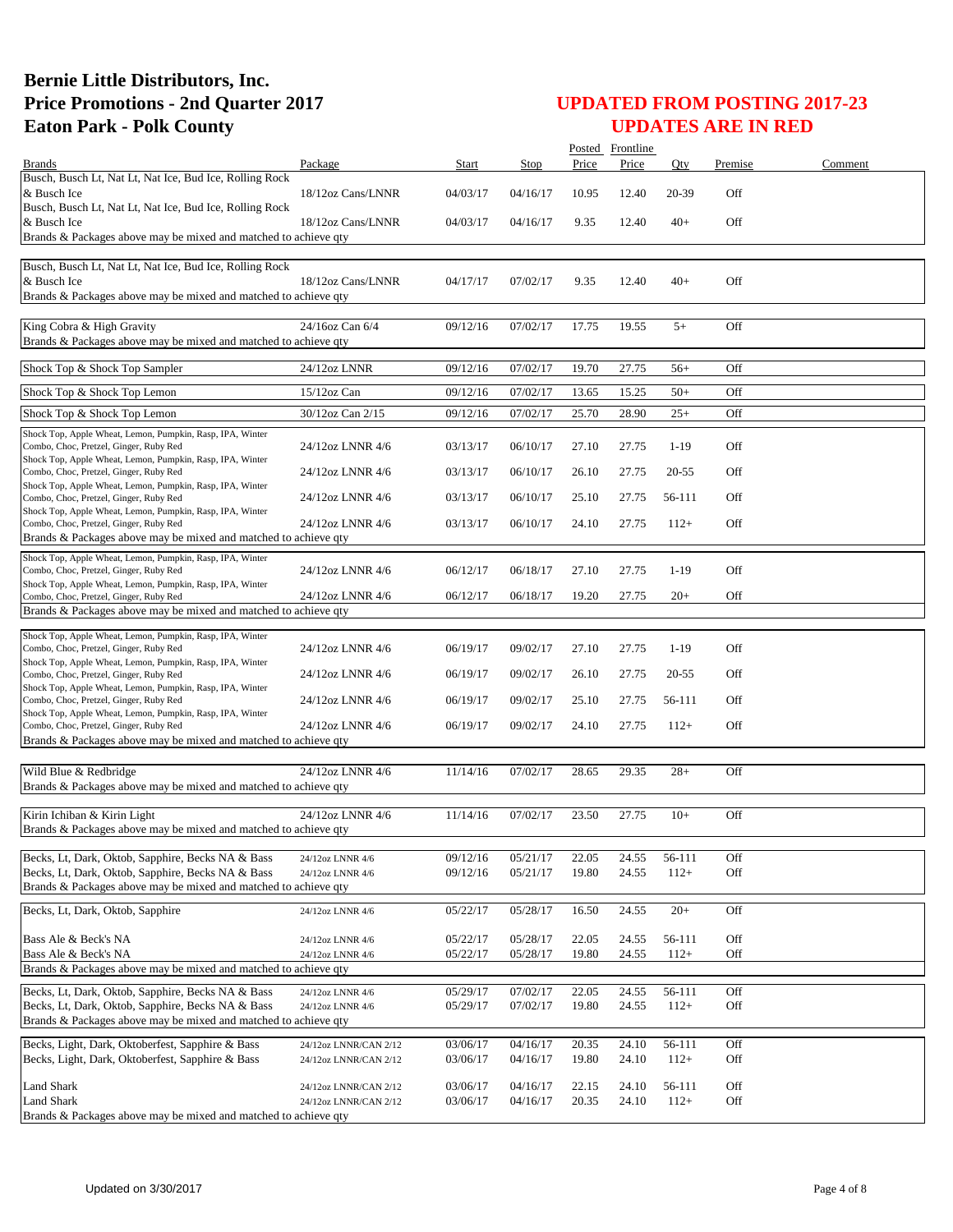|                                                                                                      |                                                |                      |                      |                | Posted Frontline |                  |            |         |
|------------------------------------------------------------------------------------------------------|------------------------------------------------|----------------------|----------------------|----------------|------------------|------------------|------------|---------|
| <b>Brands</b>                                                                                        | Package                                        | Start                | Stop                 | Price          | Price            | Oty              | Premise    | Comment |
| Becks, Light, Dark, Oktoberfest, Sapphire & Bass                                                     | 24/12oz LNNR/CAN 2/12                          | 04/17/17             | 04/23/17             | 19.20          | 24.10            | $10+$            | Off        |         |
| <b>Land Shark</b>                                                                                    | 24/12oz LNNR/CAN 2/12                          | 04/17/17             | 04/23/17             | 19.20          | 24.10            | $10+$            | Off        |         |
| Brands & Packages above may be mixed and matched to achieve qty                                      |                                                |                      |                      |                |                  |                  |            |         |
|                                                                                                      |                                                |                      |                      |                |                  |                  |            |         |
| Becks, Light, Dark, Oktoberfest, Sapphire & Bass                                                     | 24/12oz LNNR/CAN 2/12                          | 04/24/17             | 05/07/17             | 20.35          | 24.10            | 56-111           | Off        |         |
| Becks, Light, Dark, Oktoberfest, Sapphire & Bass                                                     | 24/12oz LNNR/CAN 2/12                          | 04/24/17             | 05/07/17             | 19.80          | 24.10            | $112+$           | Off        |         |
| Land Shark                                                                                           | 24/12oz LNNR/CAN 2/12                          | 04/24/17             | 05/07/17             | 22.15          | 24.10            | 56-111           | Off        |         |
| <b>Land Shark</b>                                                                                    | 24/12oz LNNR/CAN 2/12                          | 04/24/17             | 05/07/17             | 20.35          | 24.10            | $112+$           | Off        |         |
| Brands & Packages above may be mixed and matched to achieve qty                                      |                                                |                      |                      |                |                  |                  |            |         |
| Becks, Light, Dark, Oktoberfest, Sapphire & Bass                                                     | 24/12oz LNNR/CAN 2/12                          | 05/08/17             | 05/14/17             | 19.20          | 24.10            | $10+$            | Off        |         |
|                                                                                                      |                                                |                      |                      |                |                  |                  |            |         |
| <b>Land Shark</b>                                                                                    | 24/12oz LNNR/CAN 2/12                          | 05/08/17             | 05/14/17             | 19.20          | 24.10            | $10+$            | Off        |         |
| Brands & Packages above may be mixed and matched to achieve qty                                      |                                                |                      |                      |                |                  |                  |            |         |
| Becks, Light, Dark, Oktoberfest, Sapphire & Bass                                                     | 24/12oz LNNR/CAN 2/12                          | 05/15/17             | 06/11/17             | 20.35          | 24.10            | 56-111           | Off        |         |
| Becks, Light, Dark, Oktoberfest, Sapphire & Bass                                                     | 24/12oz LNNR/CAN 2/12                          | 05/15/17             | 06/11/17             | 19.80          | 24.10            | $112+$           | Off        |         |
|                                                                                                      |                                                |                      |                      |                |                  |                  |            |         |
| Land Shark                                                                                           | 24/12oz LNNR/CAN 2/12                          | 05/15/17             | 06/11/17             | 22.15          | 24.10            | 56-111           | Off        |         |
| <b>Land Shark</b>                                                                                    | 24/12oz LNNR/CAN 2/12                          | 05/15/17             | 06/11/17             | 20.35          | 24.10            | $112+$           | Off        |         |
| Brands & Packages above may be mixed and matched to achieve qty                                      |                                                |                      |                      |                |                  |                  |            |         |
| Becks, Light, Dark, Oktoberfest, Sapphire & Bass                                                     | 24/12oz LNNR/CAN 2/12                          | 06/12/17             | 06/18/17             | 19.20          | 24.10            | $10+$            | Off        |         |
| <b>Land Shark</b>                                                                                    | 24/12oz LNNR/CAN 2/12                          | 06/12/17             | 06/18/17             | 19.20          | 24.10            | $10+$            | Off        |         |
| Brands & Packages above may be mixed and matched to achieve qty                                      |                                                |                      |                      |                |                  |                  |            |         |
|                                                                                                      |                                                |                      |                      |                |                  |                  |            |         |
| Becks, Light, Dark, Oktoberfest, Sapphire & Bass<br>Becks, Light, Dark, Oktoberfest, Sapphire & Bass | 24/12oz LNNR/CAN 2/12<br>24/12oz LNNR/CAN 2/12 | 06/19/17<br>06/19/17 | 07/09/17<br>07/09/17 | 20.35<br>19.80 | 24.10<br>24.10   | 56-111<br>$112+$ | Off<br>Off |         |
|                                                                                                      |                                                |                      |                      |                |                  |                  |            |         |
| <b>Land Shark</b>                                                                                    | 24/12oz LNNR/CAN 2/12                          | 06/19/17             | 07/09/17             | 22.15          | 24.10            | 56-111           | Off        |         |
| <b>Land Shark</b>                                                                                    | 24/12oz LNNR/CAN 2/12                          | 06/19/17             | 07/09/17             | 20.35          | 24.10            | $112+$           | Off        |         |
| Brands & Packages above may be mixed and matched to achieve qty                                      |                                                |                      |                      |                |                  |                  |            |         |
| Beck's, Sapphire, Black Crown, BL Lime, Platinum,                                                    |                                                |                      |                      |                |                  |                  |            |         |
| Michelob Ultra & Landshark                                                                           | 24/16oz CAN 6/4                                | 02/06/17             | 07/02/17             | 25.75          | 28.00            | $1 - 2$          | Off        |         |
| Beck's, Sapphire, Black Crown, BL Lime, Platinum,                                                    |                                                |                      |                      |                |                  |                  |            |         |
| Michelob Ultra & Landshark                                                                           | 24/16oz CAN 6/4                                | 02/06/17             | 07/02/17             | 24.90          | 28.00            | $3+$             | Off        |         |
| Shock Top, Apple, Lemon, Pumpkin, Shockolate &                                                       |                                                |                      |                      |                |                  |                  |            |         |
| <b>Twisted Pretzel</b>                                                                               | 24/16oz CAN 6/4                                | 02/06/17             | 07/02/17             | 29.80          | 33.50            | $1-2$            | Off        |         |
| Shock Top, Apple, Lemon, Pumpkin, Shockolate &                                                       |                                                |                      |                      |                |                  |                  |            |         |
| <b>Twisted Pretzel</b>                                                                               | 24/16oz CAN 6/4                                | 02/06/17             | 07/02/17             | 24.90          | 33.50            | $3+$             | Off        |         |
|                                                                                                      |                                                |                      |                      |                |                  |                  |            |         |
| Goose 312, IPA, Green Line & Four Star Pilsner                                                       | 24/16oz CAN 6/4<br>24/16oz CAN 6/4             | 02/06/17<br>02/06/17 | 07/02/17             | 29.80          | 31.95            | $1-2$            | Off        |         |
| Goose 312, IPA, Green Line & Four Star Pilsner                                                       |                                                |                      | 07/02/17             | 24.90          | 31.95            | $3+$             | Off        |         |
| Bud Chelada, Bud Lt Chelada                                                                          | 24/16oz Can 6/4                                | 02/06/17             | 07/02/17             | 29.80          | 33.50            | $1+$             | Off        |         |
| Rita Splash (Lime, Strawberry & Pineapple)                                                           | 24/16oz CAN 4/6                                | 02/06/17             | 07/02/17             | 29.80          | 37.50            | $1+$             | Off        |         |
|                                                                                                      |                                                |                      |                      |                |                  |                  |            |         |
| BL Lime Rita Family & Oculto                                                                         | 24/16oz CAN 6/4                                | 02/06/17             | 07/02/17             | 29.80          | 37.50            | $1+$             | Off        |         |
| Brands & Packages above may be mixed and matched to achieve qty                                      |                                                |                      |                      |                |                  |                  |            |         |
|                                                                                                      |                                                |                      |                      |                |                  |                  |            |         |
| <b>Boddington's Pub</b>                                                                              | 24/16oz CAN 6/4                                | 01/04/16             | 07/02/17             | 39.15          | 41.75            | $72+$            | Off        |         |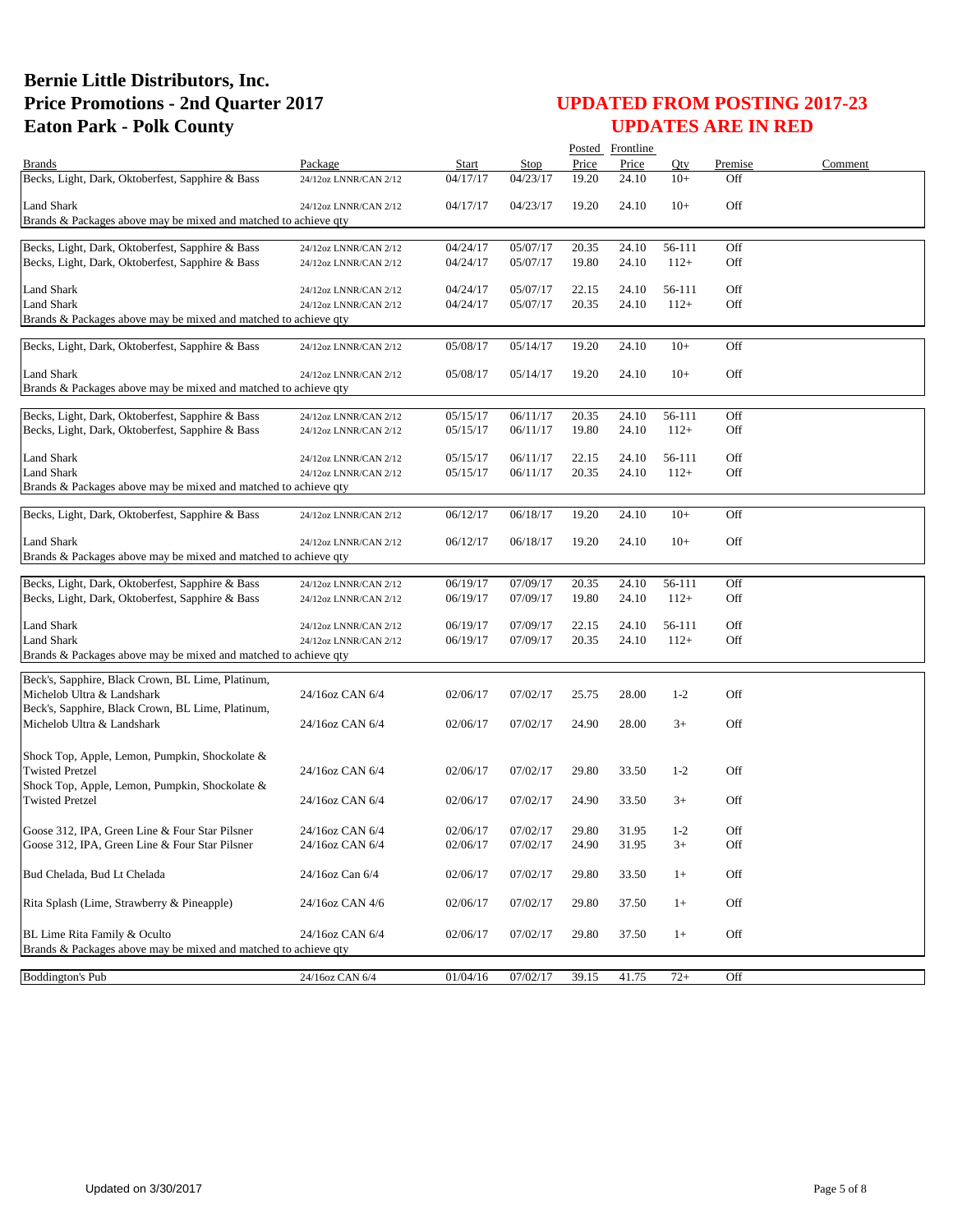|                                                                                                                                                                                                                                             |                                                 |                      |                      |                | Posted Frontline |                  |            |         |
|---------------------------------------------------------------------------------------------------------------------------------------------------------------------------------------------------------------------------------------------|-------------------------------------------------|----------------------|----------------------|----------------|------------------|------------------|------------|---------|
| <b>Brands</b>                                                                                                                                                                                                                               | Package                                         | Start                | Stop                 | Price          | Price            | Qty              | Premise    | Comment |
| BP Blueberry, Oktoberfest, Pumpkin, Summer, Winter, Spring,<br>Toasted Lager, Hoptical Illusion, Mosaic Session IPA & Honey<br>Robber<br>BP Blueberry, Oktoberfest, Pumpkin, Summer, Winter, Spring,                                        | 24/12oz LNNR 4/6                                | 03/20/17             | 06/25/17             | 27.70          | 30.90            | $25 - 55$        | Off        |         |
| Toasted Lager, Hoptical Illusion, Mosaic Session IPA & Honey<br>Robber                                                                                                                                                                      | 24/12oz LNNR 4/6                                | 03/20/17             | 06/25/17             | 26.70          | 30.90            | $56+$            | Off        |         |
| Goose 312, 312 Pale Ale, Honkers, IPA, Winter, Summer, Harvest<br>Ale, Sixth Day, Endless IPA, Rambler IPA, Oktob, 10 Hills Pale Ale,<br>Four Star, Green Line, Preseason                                                                   | 24/12oz LNNR/Can 4/6                            | 03/20/17             | 06/25/17             | 27.70          | 30.90            | $25 - 55$        | Off        |         |
| Goose 312, 312 Pale Ale, Honkers, IPA, Winter, Summer, Harvest<br>Ale, Sixth Day, Endless IPA, Rambler IPA, Oktob, 10 Hills Pale Ale,<br>Four Star, Green Line, Preseason                                                                   | 24/12oz LNNR/Can 4/6                            | 03/20/17             | 06/25/17             | 26.70          | 30.90            | $56+$            | Off        |         |
| Brands & Packages above may be mixed and matched to achieve qty                                                                                                                                                                             |                                                 |                      |                      |                |                  |                  |            |         |
| BP Blueberry, Oktoberfest, Pumpkin, Summer, Winter, Spring,<br>Toasted Lager, Hoptical Illusion, Mosaic Session IPA & Honey<br>Robber                                                                                                       | 24/12oz LNNR 4/6                                | 06/26/17             | 07/02/17             | 19.20          | 30.90            | $10+$            | Off        |         |
| Goose 312, 312 Pale Ale, Honkers, IPA, Winter, Summer, Harvest<br>Ale, Sixth Day, Endless IPA, Rambler IPA, Oktob, 10 Hills Pale Ale,<br>Four Star, Green Line, Preseason<br>Goose 312, 312 Pale Ale, Honkers, IPA, Winter, Summer, Harvest | 24/12oz LNNR/Can 4/6                            | 06/26/17             | 07/02/17             | 27.70          | 30.90            | $25 - 55$        | Off        |         |
| Ale, Sixth Day, Endless IPA, Rambler IPA, Oktob, 10 Hills Pale Ale,<br>Four Star, Green Line, Preseason<br>Brands & Packages above may be mixed and matched to achieve qty                                                                  | 24/12oz LNNR/Can 4/6                            | 06/26/17             | 07/02/17             | 26.70          | 30.90            | $56+$            | Off        |         |
| Shock Top, Wheat IPA, Lemon, Pumpkin, Variety, Apple, Winter,<br>Honey Bourbon, Choc, Pretzel, Ginger & Ruby Red                                                                                                                            | 24/12oz LNNR/Can 2/12                           | 01/23/17             | 07/02/17             | 24.60          | 27.75            | 14-55            | Off        |         |
| Shock Top, Wheat IPA, Lemon, Pumpkin, Variety, Apple, Winter,<br>Honey Bourbon, Choc, Pretzel, Ginger & Ruby Red<br>Shock Top, Wheat IPA, Lemon, Pumpkin, Variety, Apple, Winter,                                                           | 24/12oz LNNR/Can 2/12                           | 01/23/17             | 07/02/17             | 23.60          | 27.75            | 56-111           | Off        |         |
| Honey Bourbon, Choc, Pretzel, Ginger & Ruby Red                                                                                                                                                                                             | 24/12oz LNNR/Can 2/12                           | 01/23/17             | 07/02/17             | 22.60          | 27.75            | $112+$           | Off        |         |
| Goose 312, 312 Pale, Honkers, IPA, Winter, Summer, Fall, Harvest<br>Ale, Endless IPA, Winter, Four Star, Green Line, Seasonals                                                                                                              | 24/12oz LNNR/CN 2/12                            | 01/23/17             | 07/02/17             | 26.25          | 29.65            | 14-55            | Off        |         |
| Goose 312, 312 Pale, Honkers, IPA, Winter, Summer, Fall, Harvest<br>Ale, Endless IPA, Winter, Four Star, Green Line, Seasonals                                                                                                              | 24/12oz LNNR/CN 2/12                            | 01/23/17             | 07/02/17             | 25.25          | 29.65            | $56+$            | Off        |         |
| Brands & Packages above may be mixed and matched to achieve qty                                                                                                                                                                             |                                                 |                      |                      |                |                  |                  |            |         |
| Goose Seasonal Sampler                                                                                                                                                                                                                      | 24/12oz Can                                     | 01/02/17             | 07/02/17             | 25.45          | 28.85            | 14-55            | Off        |         |
| Goose Seasonal Sampler                                                                                                                                                                                                                      | 24/12oz Can                                     | 01/02/17             | 07/02/17             | 24.45          | 28.85            | $56+$            | Off        |         |
| Brands & Packages above may be mixed and matched to achieve qty                                                                                                                                                                             |                                                 |                      |                      |                |                  |                  |            |         |
|                                                                                                                                                                                                                                             |                                                 |                      |                      |                |                  |                  |            |         |
| Goose Seasonal Sampler                                                                                                                                                                                                                      | 24/12oz LNNR                                    | 01/02/17             | 07/02/17             | 26.80          | 28.85            | $10-55$          | Off        |         |
| Goose Seasonal Sampler<br>Goose Seasonal Sampler                                                                                                                                                                                            | 24/12oz LNNR<br>24/12oz LNNR                    | 01/02/17<br>01/02/17 | 07/02/17<br>07/02/17 | 25.50<br>24.50 | 28.85<br>28.85   | 56-111<br>$112+$ | Off<br>Off |         |
| Brands & Packages above may be mixed and matched to achieve qty                                                                                                                                                                             |                                                 |                      |                      |                |                  |                  |            |         |
| Stella Artois                                                                                                                                                                                                                               | 20/9.6oz LNR                                    | 09/12/16             | 07/02/17             | 19.90          | 21.95            | $3+$             | Off        |         |
| Stella Artois, Cidre, Hoegaarden, Leffe Blonde/Brown                                                                                                                                                                                        | 24/11.2oz LNNR/CN 4/6                           | 04/03/17             | 04/23/17             | 26.40          | 32.55            | 56-111           | Off        |         |
| Stella Artois, Cidre, Hoegaarden, Leffe Blonde/Brown                                                                                                                                                                                        | 24/11.2oz LNNR/CN 4/6                           | 04/03/17             | 04/23/17             | 25.75          | 32.55            | 112-215          | Off        |         |
| Stella Artois, Cidre, Hoegaarden, Leffe Blonde/Brown                                                                                                                                                                                        | 24/11.2oz LNNR/CN 4/6                           | 04/03/17             | 04/23/17             | 24.46          | 32.55            | $216+$           | Off        |         |
|                                                                                                                                                                                                                                             |                                                 |                      |                      |                |                  |                  |            |         |
| Stella, Stella Cidre, Hoegaarden, Belgian Sampler                                                                                                                                                                                           | 24/11.2oz LNNR/Can 2/12 &<br>20/14.9oz Can 2/12 | 04/03/17             | 04/23/17             | 30.30          | 33.30            | $1-4$            | Off        |         |
| Stella, Stella Cidre, Hoegaarden, Belgian Sampler                                                                                                                                                                                           | 24/11.2oz LNNR/Can 2/12 &<br>20/14.9oz Can 2/12 | 04/03/17             | 04/23/17             | 27.00          | 33.30            | $5 - 55$         | Off        |         |
| Stella, Stella Cidre, Hoegaarden, Belgian Sampler                                                                                                                                                                                           | 24/11.2oz LNNR/Can 2/12 &<br>20/14.9oz Can 2/12 | 04/03/17             | 04/23/17             | 26.40          | 33.30            | 56-111           | Off        |         |
| Stella, Stella Cidre, Hoegaarden, Belgian Sampler                                                                                                                                                                                           | 24/11.2oz LNNR/Can 2/12 &<br>20/14.9oz Can 2/12 | 04/03/17             | 04/23/17             | 25.75          | 33.30            | $112+$           | Off        |         |
| Brands & Packages above may be mixed and matched to achieve qty                                                                                                                                                                             |                                                 |                      |                      |                |                  |                  |            |         |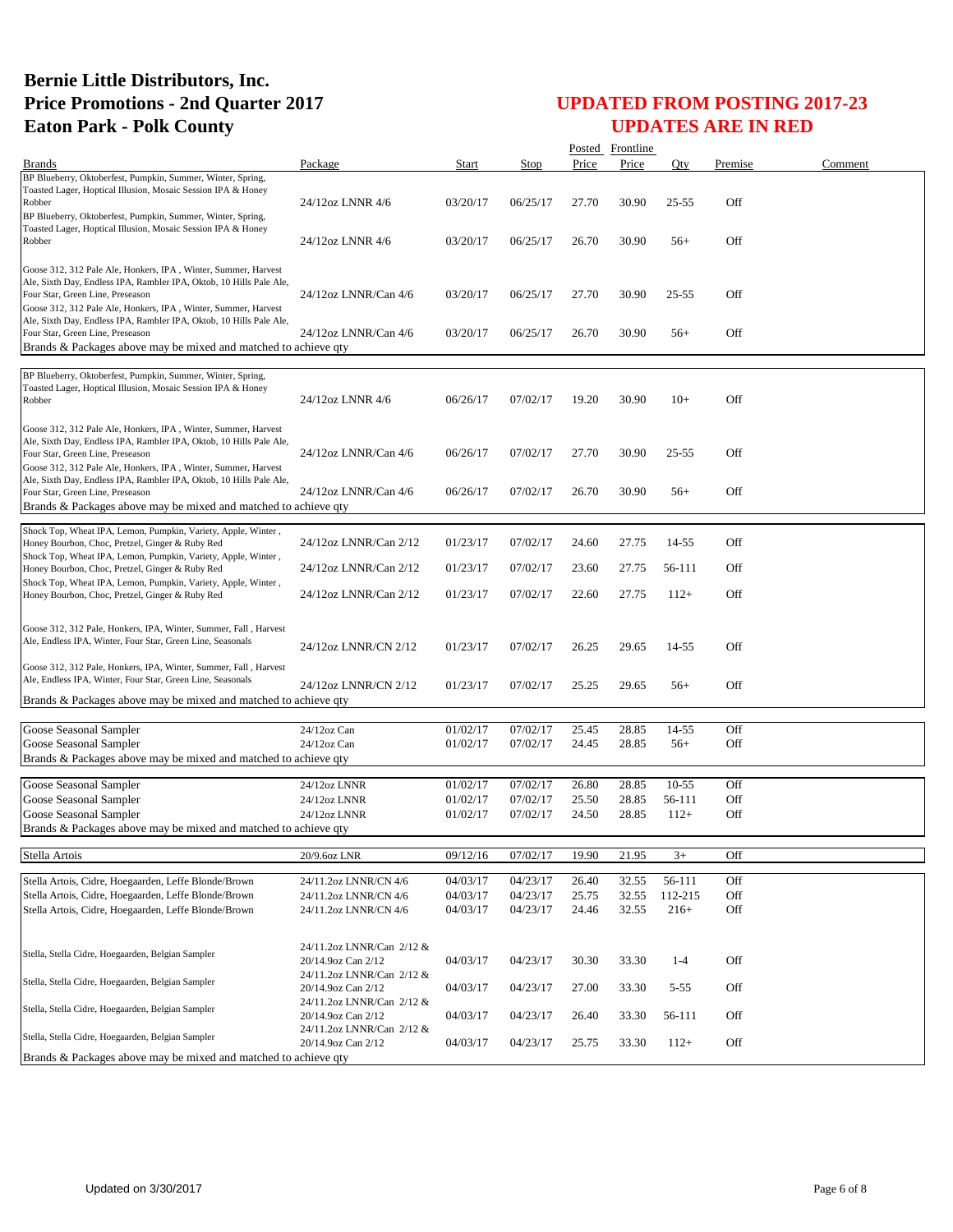|                                                                                                                                                                                                                                                                                                                                                                                                                                               |                                                                              |          |             |       | Posted Frontline |          |          |         |
|-----------------------------------------------------------------------------------------------------------------------------------------------------------------------------------------------------------------------------------------------------------------------------------------------------------------------------------------------------------------------------------------------------------------------------------------------|------------------------------------------------------------------------------|----------|-------------|-------|------------------|----------|----------|---------|
| <b>Brands</b>                                                                                                                                                                                                                                                                                                                                                                                                                                 | Package                                                                      | Start    | <b>Stop</b> | Price | Price            | Oty      | Premise  | Comment |
| Stella Artois, Cidre, Hoegaarden, Leffe Blonde/Brown                                                                                                                                                                                                                                                                                                                                                                                          | 24/11.2oz LNNR 4/6                                                           | 04/24/17 | 04/30/17    | 26.40 | 32.55            | 56-111   | Off      |         |
| Stella Artois, Cidre, Hoegaarden, Leffe Blonde/Brown                                                                                                                                                                                                                                                                                                                                                                                          | 24/11.2oz LNNR 4/6                                                           | 04/24/17 | 04/30/17    | 25.75 | 32.55            | 112-215  | Off      |         |
| Stella Artois, Cidre, Hoegaarden, Leffe Blonde/Brown                                                                                                                                                                                                                                                                                                                                                                                          | 24/11.2oz LNNR 4/6                                                           | 04/24/17 | 04/30/17    | 24.46 | 32.55            | $216+$   | Off      |         |
| Stella Artois                                                                                                                                                                                                                                                                                                                                                                                                                                 | 24/11.2oz Can 4/6                                                            | 04/24/17 | 04/30/17    | 21.60 | 32.55            | $10+$    | Off      |         |
| Stella, Stella Cidre, Hoegaarden, Belgian Sampler                                                                                                                                                                                                                                                                                                                                                                                             | 24/11.2oz LNNR/Can 2/12 &<br>20/14.9oz Can 2/12<br>24/11.2oz LNNR/Can 2/12 & | 04/24/17 | 04/30/17    | 30.30 | 33.30            | $1-4$    | Off      |         |
| Stella, Stella Cidre, Hoegaarden, Belgian Sampler                                                                                                                                                                                                                                                                                                                                                                                             | 20/14.9oz Can 2/12<br>24/11.2oz LNNR/Can 2/12 &                              | 04/24/17 | 04/30/17    | 27.00 | 33.30            | $5 - 55$ | Off      |         |
| Stella, Stella Cidre, Hoegaarden, Belgian Sampler                                                                                                                                                                                                                                                                                                                                                                                             | 20/14.9oz Can 2/12                                                           | 04/24/17 | 04/30/17    | 26.40 | 33.30            | 56-111   | Off      |         |
| Stella, Stella Cidre, Hoegaarden, Belgian Sampler                                                                                                                                                                                                                                                                                                                                                                                             | 24/11.2oz LNNR/Can 2/12 &<br>20/14.9oz Can 2/12                              | 04/24/17 | 04/30/17    | 25.75 | 33.30            | $112+$   | Off      |         |
| Brands & Packages above may be mixed and matched to achieve qty                                                                                                                                                                                                                                                                                                                                                                               |                                                                              |          |             |       |                  |          |          |         |
| Stella Artois, Cidre, Hoegaarden, Leffe Blonde/Brown                                                                                                                                                                                                                                                                                                                                                                                          | 24/11.2oz LNNR/CN 4/6                                                        | 05/01/17 | 07/02/17    | 26.40 | 32.55            | 56-111   | Off      |         |
| Stella Artois, Cidre, Hoegaarden, Leffe Blonde/Brown                                                                                                                                                                                                                                                                                                                                                                                          | 24/11.2oz LNNR/CN 4/6                                                        | 05/01/17 | 07/02/17    | 25.75 | 32.55            | 112-215  | Off      |         |
| Stella Artois, Cidre, Hoegaarden, Leffe Blonde/Brown                                                                                                                                                                                                                                                                                                                                                                                          | 24/11.2oz LNNR/CN 4/6                                                        | 05/01/17 | 07/02/17    | 24.46 | 32.55            | $216+$   | Off      |         |
|                                                                                                                                                                                                                                                                                                                                                                                                                                               |                                                                              |          |             |       |                  |          |          |         |
| Stella, Stella Cidre, Hoegaarden, Belgian Sampler                                                                                                                                                                                                                                                                                                                                                                                             | 24/11.2oz LNNR/Can 2/12 &<br>20/14.9oz Can 2/12<br>24/11.2oz LNNR/Can 2/12 & | 05/01/17 | 07/02/17    | 30.30 | 33.30            | $1-4$    | Off      |         |
| Stella, Stella Cidre, Hoegaarden, Belgian Sampler                                                                                                                                                                                                                                                                                                                                                                                             | 20/14.9oz Can 2/12                                                           | 05/01/17 | 07/02/17    | 27.00 | 33.30            | $5 - 55$ | Off      |         |
| Stella, Stella Cidre, Hoegaarden, Belgian Sampler                                                                                                                                                                                                                                                                                                                                                                                             | 24/11.2oz LNNR/Can 2/12 &<br>20/14.9oz Can 2/12                              | 05/01/17 | 07/02/17    | 26.40 | 33.30            | 56-111   | Off      |         |
| Stella, Stella Cidre, Hoegaarden, Belgian Sampler                                                                                                                                                                                                                                                                                                                                                                                             | 24/11.2oz LNNR/Can 2/12 &<br>20/14.9oz Can 2/12                              | 05/01/17 | 07/02/17    | 25.75 | 33.30            | $112+$   | Off      |         |
| Brands & Packages above may be mixed and matched to achieve qty                                                                                                                                                                                                                                                                                                                                                                               |                                                                              |          |             |       |                  |          |          |         |
| Montejo                                                                                                                                                                                                                                                                                                                                                                                                                                       | 24/12oz Can 2/12                                                             | 11/14/16 | 07/02/17    | 19.95 | 23.00            | $5+$     | Off & On |         |
|                                                                                                                                                                                                                                                                                                                                                                                                                                               |                                                                              |          |             |       |                  |          |          |         |
| Kona Longboard, Fire Rock, Pipeline, Wailua Wheat, Koko Brown,<br>Castaway, Big Wave, Lemongrass & Lavaman<br>Brands & Packages above may be mixed and matched to achieve qty                                                                                                                                                                                                                                                                 | 24/12oz LNNR 4/6                                                             | 05/01/17 | 05/28/17    | 25.56 | 28.76            | $15+$    | On & Off |         |
|                                                                                                                                                                                                                                                                                                                                                                                                                                               | 2/12/12 LNNR & Can                                                           | 04/03/17 | 04/30/17    | 23.98 |                  | $15+$    | On & Off |         |
| Kona Longboard, Castaway, Variety & Big Wave<br>Brands & Packages above may be mixed and matched to achieve qty                                                                                                                                                                                                                                                                                                                               |                                                                              |          |             |       | 27.18            |          |          |         |
|                                                                                                                                                                                                                                                                                                                                                                                                                                               |                                                                              |          |             |       |                  |          |          |         |
| Widmer Hefeweizen, Drop Top Amber Ale, Drifter Pale Ale, Rotator<br>IPA, Upheaval, Alchemy & BRRR                                                                                                                                                                                                                                                                                                                                             | 24/12oz LNNR 4/6                                                             | 04/03/17 | 04/30/17    | 28.80 | 32.00            | $15+$    | Off      |         |
| Widmer Hefeweizen, Drop Top Amber Ale, Drifter Pale Ale, Rotator<br>IPA, Upheaval, Alchemy & BRRR<br>Brands & Packages above may be mixed and matched to achieve qty                                                                                                                                                                                                                                                                          | 24/12oz LNNR 4/6                                                             | 05/29/17 | 07/02/17    | 28.80 | 32.00            | $15+$    | Off      |         |
| SweetWater 420, IPA & Tacklebox                                                                                                                                                                                                                                                                                                                                                                                                               | 24/12oz LNNR/Can 2/12                                                        | 10/10/16 | 12/30/17    | 27.00 | 29.15            | $5+$     | Off      |         |
| Brands & Packages above may be mixed and matched to achieve qty                                                                                                                                                                                                                                                                                                                                                                               |                                                                              |          |             |       |                  |          |          |         |
|                                                                                                                                                                                                                                                                                                                                                                                                                                               |                                                                              |          |             |       |                  |          |          |         |
| SweetWater 420, IPA<br>Brands & Packages above may be mixed and matched to achieve qty                                                                                                                                                                                                                                                                                                                                                        | 24/16oz Can 6/4                                                              | 1/2/17   | 12/30/17    | 28.50 | 33.45            | $2+$     | Off      |         |
|                                                                                                                                                                                                                                                                                                                                                                                                                                               |                                                                              |          |             |       |                  |          |          |         |
| 3 Daughters Beach Blonde, Rod Bender, Stern Line, Bimini<br>Twist & Blonde Coffee                                                                                                                                                                                                                                                                                                                                                             | 24/12oz Can 4/6                                                              | 4/30/17  | 6/3/17      | 28.00 | 30.00            | $3+$     | Off      |         |
| 3 Daughters Beach Blonde, Rod Bender, Stern Line, Bimini<br>Twist & Blonde Coffee<br>Brands & Packages above may be mixed and matched to achieve qty                                                                                                                                                                                                                                                                                          | 24/12oz Can 4/6                                                              | 6/25/17  | 7/22/17     | 28.00 | 30.00            | $3+$     | Off      |         |
|                                                                                                                                                                                                                                                                                                                                                                                                                                               |                                                                              |          |             |       |                  |          |          |         |
| Seagrams Family (Wild Berries, Strawberry Daiquiri, Peach Fuzzy Navel, Classic<br>Lime Margarita, Calypso Colada, Black Cherry Fizz, Bahama Mama, Jamaican Me<br>Happy, Lime Melonade, Pink Punch, Sangria, Mango, Mimosa, Raspberry<br>Lemonade, Watermelon Splash, Blackberry Breezer, Kiwi Strawberry, Aloha Tini,<br>Apple Pomegranate, Orange Swirl & Pink Pineapple)<br>Brands & Packages above may be mixed and matched to achieve qty | 24/12oz LNNR 6/4                                                             | 11/01/16 | 12/31/17    | 19.16 | 23.94            | $10+$    | Off      |         |